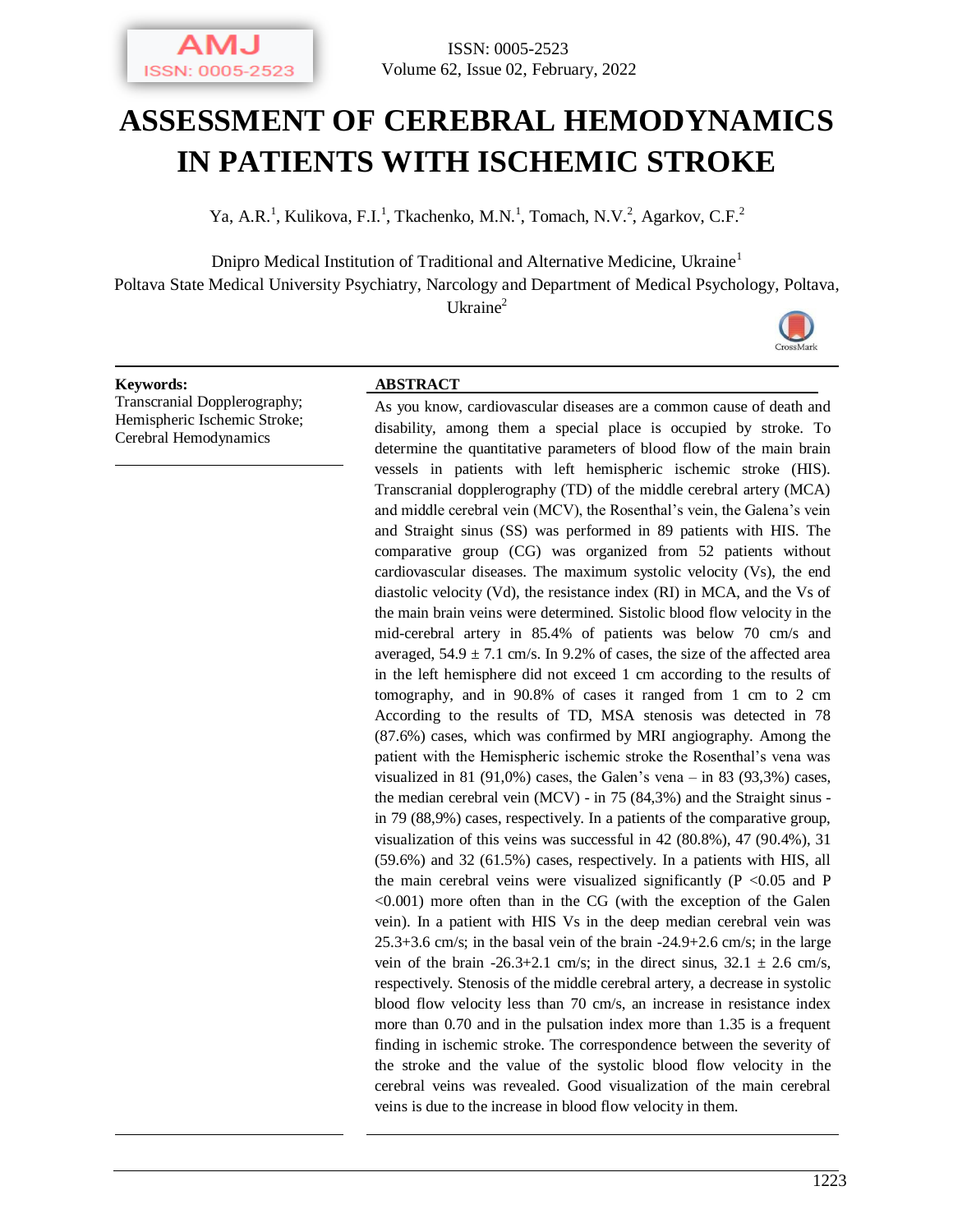

This work is licensed under a Creative Commons Attribution Non-Commercial 4.0 International License.

# **1. Introduction**

It is known that about 20% of cardiac output through the carotid arteries enters the brain. The degree of cerebral stenosis determines the volume of blood flow to the brain. At the same time, the severity of clinical symptoms depends not only on the degree of arterial hemodynamic impairment, but also on the state venous blood flow from the brain. Previous studies have shown that the clinical symptoms of ischemic stroke are determined not only by the volume of blood flowing through the arterial vessels, but also by the outflow of blood through the venous vessels from the brain [1], [2]. Developed by Singer O.C., et al. (2005) the clinical scale provides the accuracy of determining the occlusion of the cerebral artery about 85% [3]. Research results Allen LM., et al. (2012) using CT and MR angiography made it possible to determine the area of arterial occlusion, the mechanisms of stroke development and the prevalence of the affected area [4]. In recent years, transcranial dopplerography has been used to determine cerebral hemodynamics in various pathological conditions [5], [6]. Objective to determine the quantitative parameters of blood flow of the main brain vessels in patients with left hemispheric ischemic stroke.

## **2. Patients and Methods**

Transcranial dopplerography (TD) of the middle cerebral artery (MCA) and middle cerebral vein (MCV), the Rosenthal's vein, the Galena's vein and Straight sinus (SS) was performed in 89 patients with hemispheric ischemic stroke (HIS). The age of the subjects varied within 43-78 years, there were 41 men (46.1%), women 48 (53.9%). The comparative group (CG) was organized from 52 patients without cardiovascular diseases. The following quantitative blood flow parameters were determined: systolic and diastolic velocity (Vs, Vd), mean systolic velocity (TAMX), resistant and pulsation indices (RI and Pi) in MCA and Vs of the main cerebral veins. Statistical analysis consisted in unvaried comparisons of unpaired groups, performed with the Fisher's exact test for categorical data. The significance level, two-tailed, was set at  $\leq$  0.05 for moderately significant, at  $\leq$  0.01 for significant and at  $\leq$  0.001 for highly significant.

## **3. Results**

Sistolic blood flow velocity in the mid-cerebral artery in 85.4% of patients was below 70 cm/s and averaged,  $54.9 \pm 7.1$  cm/s. In 9.2% of cases, the size of the affected area in the left hemisphere did not exceed 1 cm according to the results of tomography, and in 90.8% of cases it ranged from 1 cm to 2 cm According to the results of TD, MSA stenosis was detected in 78 (87.6%) cases, which was confirmed by MRI angiography. TCD in 37 (41.6%) cases showed moderate or severe stenosis of first segment of the left MCA, which was confirmed in 35 cases with MRI angiography (Figure 1, 2). On the  $3<sup>rd</sup>$  week from the beginning of the stroke, repeated transcranial dopplerography was performed. Under dynamic observation, fatal outcome was noted in three cases, serious complications in 34 patients.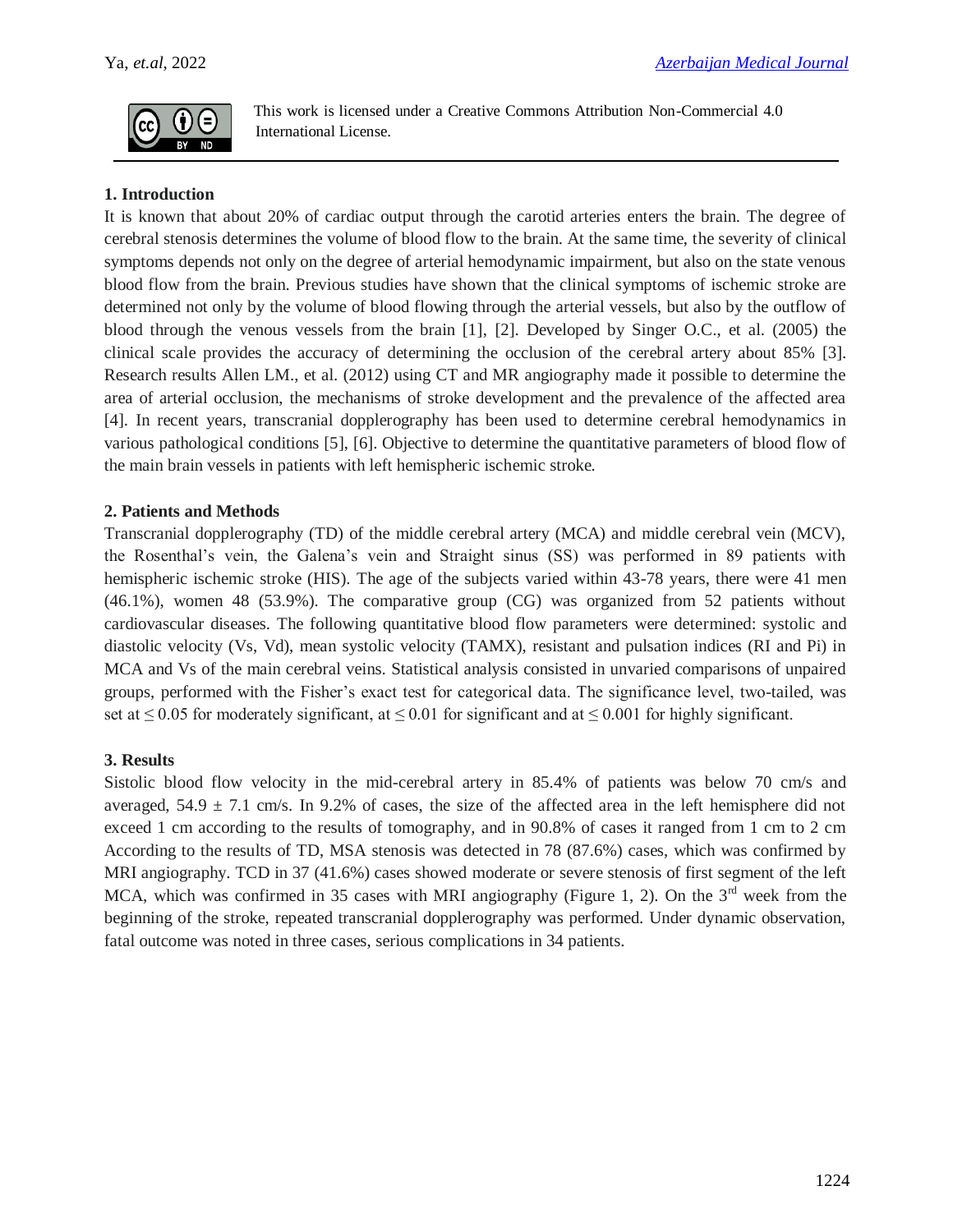

ISSN: 0005-2523 Volume 62, Issue 02, February, 2022



Figure 1: MRI with ischemic stroke in the left MCR basin (left hypodence zone).

#### **4. Discussion**

In earlier studies, the role of Doppler sonography in assessing the patency of cerebral vessels in patients with acute stroke was shown. Trained medical staff can perform an ultrasound examination of the brain's blood vessels within minutes [7- 9]. A high correlation was found between the extracranial venous blood flow and the degree of cerebral venous insufficiency in patients with multiple sclerosis [10].

Cerebral perfusion and venous outflow resistance, factors, that determine cerebral venous pressure. This affects the speed of the venous blood flow and contributes to the development of cerebral edema in patients with ischemic stroke. In ischemic stroke, there is an inverse relationship between arterial and venous cerebral blood flow - the first decreases more often, the second increases. We have established a positive relationship between the systolic blood flow velocity in the main veins of the brain and the severity of ischemic stroke.

## **5. Conclusions**

Stenosis of the middle cerebral artery, a decrease in systolic blood flow velocity less than 70 cm/s, an increase in resistance index more than 0.70 and in the pulsation index more than 1.35 is a frequent finding in ischemic stroke. The correspondence between the severity of the stroke and the value of the systolic blood flow velocity in the cerebral veins was revealed. Good visualization of the main cerebral veins is due to the increase in blood flow velocity in them.

## **6. REFERENCES**

[1] Shieds J. (1973) Handbook of abnormal psychology, London: Pitman medical publishing.

[2] Maruta N., Pan'ko T., Fedchenko V., Kutikov O. The role of psychotraumatization factors in formation of anxious-phobic disorders. Proceedings of the WPA International Congress 2012 (Prague, Czech Republic, October 17-21, 2012), Prague, Ceska a slovenska psychiatrie, p. 251.

[3] Herasymenko L.O. (2018) Psihosotsіal'na dezadaptatsіya (suchasnі kontseptual'nі modelі) [Psychosocial disadaptation (modern conceptual models)]. Ukraїns'kii vіsnik psihonevrologіyi, no 1, pp. 62-65.

[4] Skrypnіkov A.M., Herasymenko L.O., Іsakov R.І. (2016) Psihosotsіal'na dezadaptatsіya pri posttravmatichnomu stresovomu rozladі u zhіnok [Psychosocial disadaptation in post-traumatic stress disorder in women]. Poltava: ASMI. (in Ukrainian)